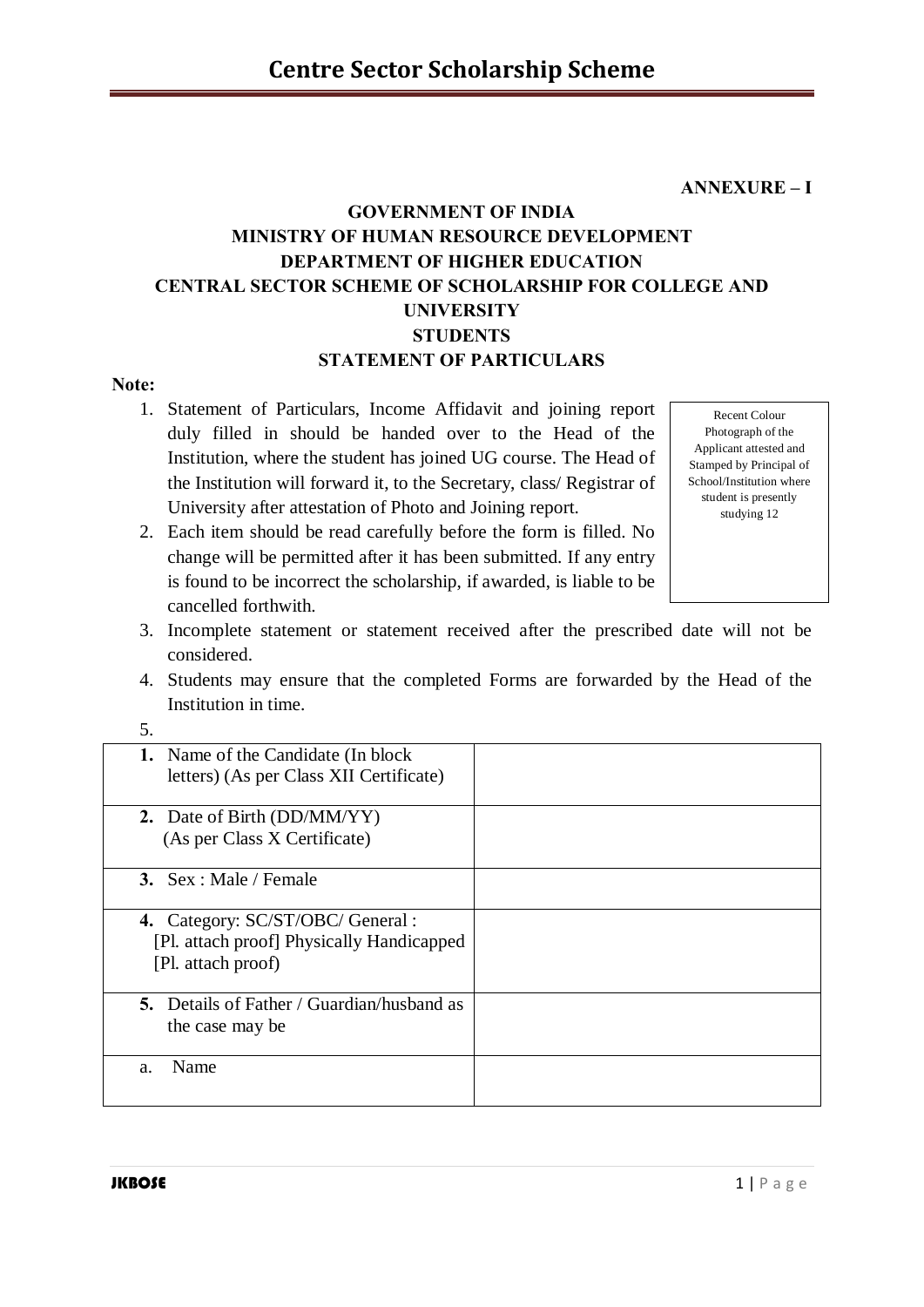# **Centre Sector Scholarship Scheme**

| <b>Permanent Home Address</b><br>b.                                                                                                                                                               |          |
|---------------------------------------------------------------------------------------------------------------------------------------------------------------------------------------------------|----------|
|                                                                                                                                                                                                   | Pincode: |
| Profession / Designation with address<br>$\mathbf{c}$ .                                                                                                                                           |          |
| <b>Details for Communication</b><br>6.                                                                                                                                                            |          |
| Address for Correspondence<br>a.                                                                                                                                                                  |          |
| Tel No. with STD Code<br>$b$                                                                                                                                                                      |          |
| Mobile No.<br>$\mathbf{c}$ .                                                                                                                                                                      |          |
| E Mail ID<br>$\mathbf{d}$ .                                                                                                                                                                       |          |
| Whether father/guardian is a citizen of<br>7.<br>India.                                                                                                                                           | YES/NO   |
| 8. Total annual income of both<br>parents/guardian or husbandøs income in<br>case of married unemployed girl student.<br>An income affidavit as per AnnexureóIV<br>should be attached in support. | Rs.      |
| 9. Particulars of School/Institution last<br>attended Class XII                                                                                                                                   |          |
| Name of School/Institution<br>a.                                                                                                                                                                  |          |
| b. Date of entry (DD/MM/YY)                                                                                                                                                                       |          |
| c. Date of leaving (DD/MM/YY)                                                                                                                                                                     |          |
| d. Remark, if any                                                                                                                                                                                 |          |
| 10. Details of Class XII Examination passed<br>by the Candidate:                                                                                                                                  |          |
| Name of the Examination passed<br>a.                                                                                                                                                              |          |
| <b>Roll Number</b><br>$\mathbf{b}$ .                                                                                                                                                              |          |
| Year of Passing<br>$\mathbf{c}$ .                                                                                                                                                                 |          |
| Name of the Board which conducted the<br>$d_{\cdot}$<br>examination passed by the candidate together<br>with its headquarters                                                                     |          |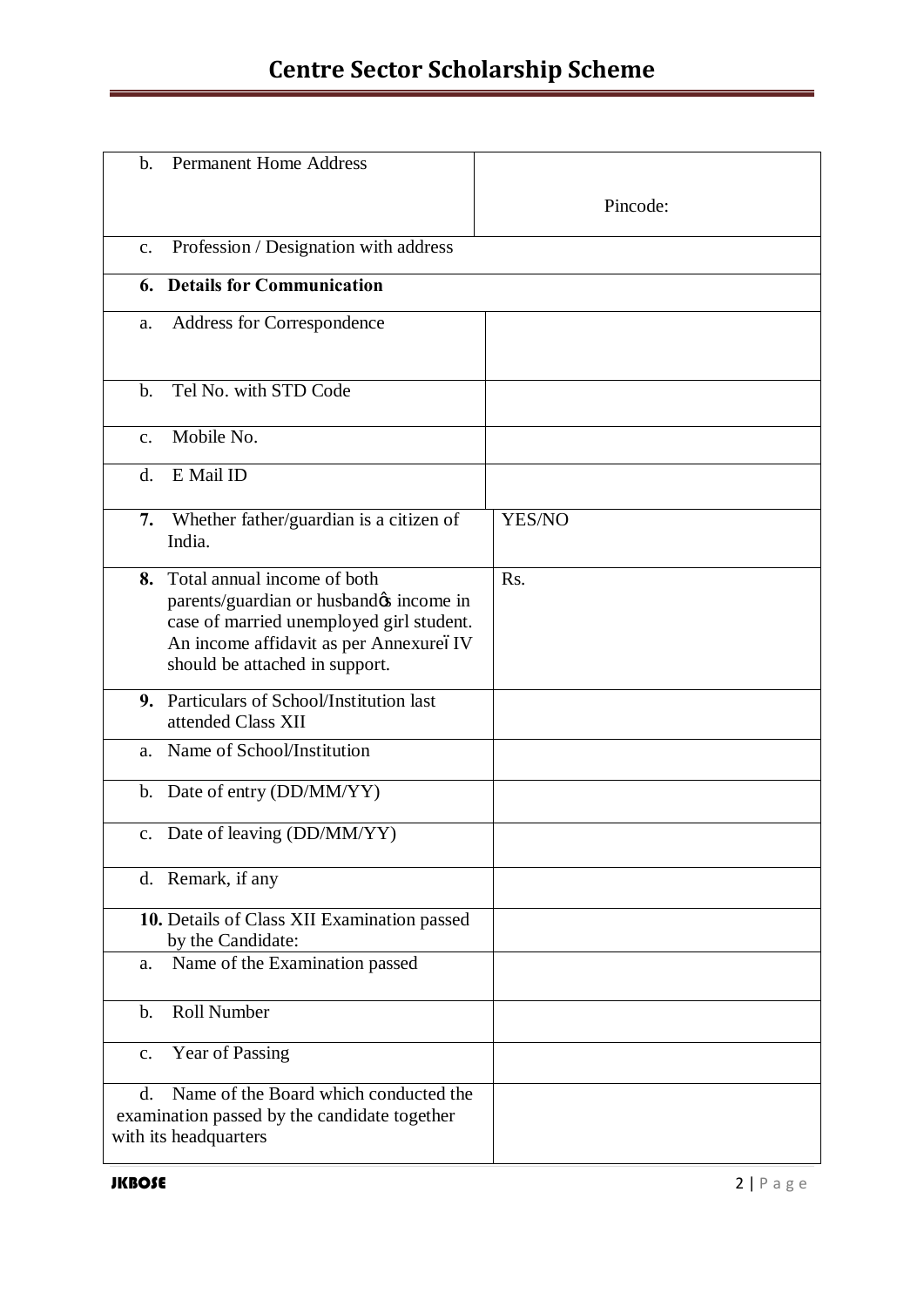# **Centre Sector Scholarship Scheme**

| e. Total aggregate marks obtained in the<br>examination                                                                                                                                                                                                                                                                                          |  |
|--------------------------------------------------------------------------------------------------------------------------------------------------------------------------------------------------------------------------------------------------------------------------------------------------------------------------------------------------|--|
| Percentage of marks obtained in<br>f.<br>aggregate                                                                                                                                                                                                                                                                                               |  |
| 11. Is the candidate in receipt of any other<br>scholarship from State Government or<br>other institution or person                                                                                                                                                                                                                              |  |
| If Yes, particulars should be given including the<br>monthly rate and date from which the<br>scholarship is being drawn.                                                                                                                                                                                                                         |  |
| 12. Particulars of Savings Bank Account of<br>the Candidate                                                                                                                                                                                                                                                                                      |  |
| <b>Account Number (Complete)</b><br>a.                                                                                                                                                                                                                                                                                                           |  |
| Name and Address of the Bank<br>b.                                                                                                                                                                                                                                                                                                               |  |
| <b>Bank Code Number</b><br>$C_{-}$                                                                                                                                                                                                                                                                                                               |  |
| RTGS:NEFT:IFSC Code (11 digit Code of<br>d.<br>the Bank) (Necessary)                                                                                                                                                                                                                                                                             |  |
| 13. List of Enclosures sent with this statement (without enclosures application will not be<br>considered)<br>a. Income Affidavit (Annexure-IV)<br>b. Attested Copy of Marks Sheet of Secondary School Examination 2012-13 of<br><b>JKBOSE</b><br>Attested Copy of SC/ST/OBC Certificate<br>$\mathbf{c}$ .<br>Joining Report (Annexure-II)<br>d. |  |
| 14. Certified that the statement made by me in this form is correct. I declare that in case I<br>am selected for a scholarship. I shall devote my full time to the course of study, and<br>that I shall not receive another stipend/scholarship from any other source.                                                                           |  |

## **Signature of candidate**

Place í í í í í í í Date: í í í í í í í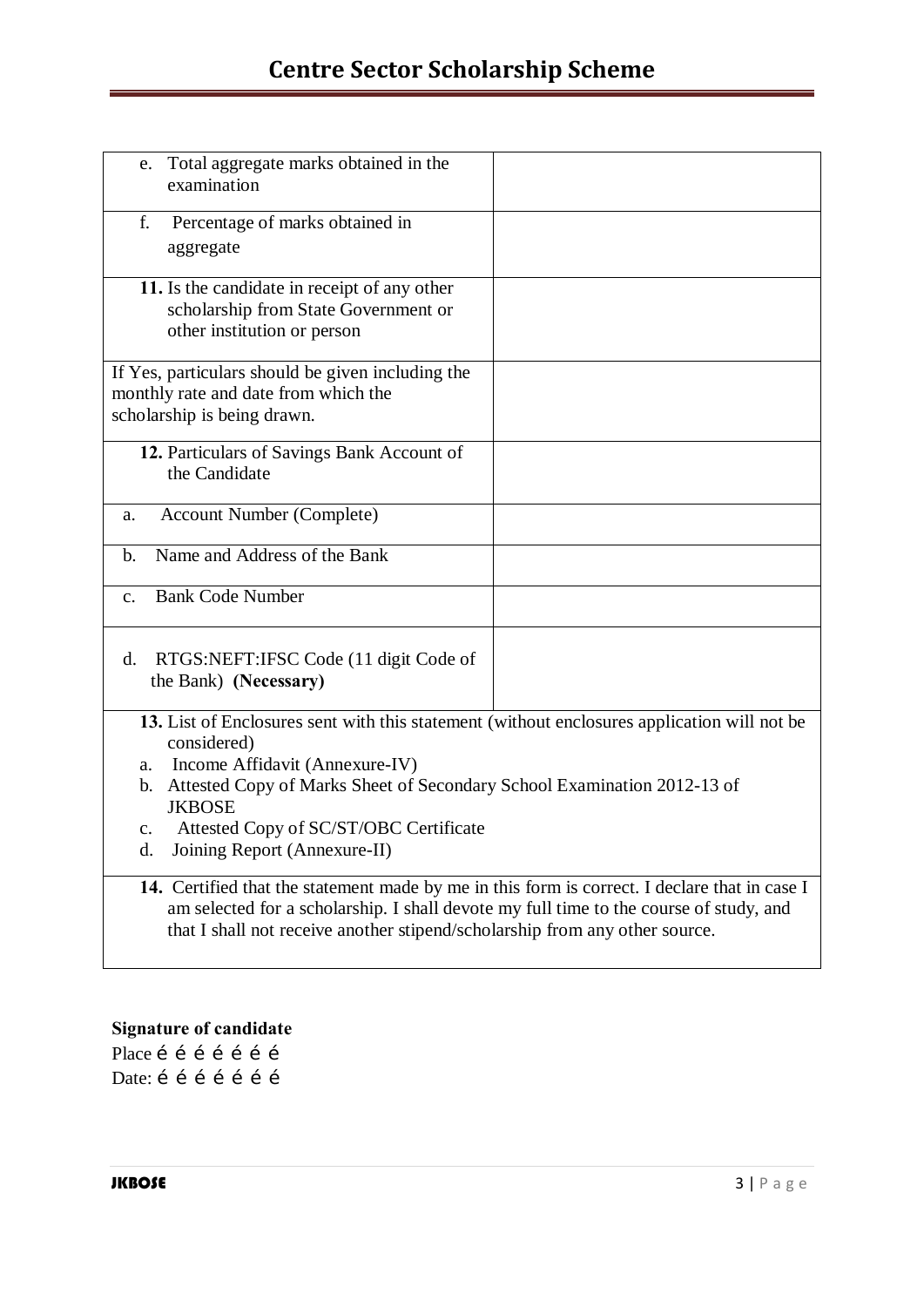**ANNEXURE -11**

# **GOVERNMENT OF INDIA MINISTRY OF HUMAN RESOURCE DEVELOPMENT DEPARTMENT OF HIGHER EDUCATION CENTRAL SECTOR SCHEME OF SCHOLARSHIP FOR COLLEGE AND UNIVERSITY STUDENTS**

#### **JOINING REPORT**

- 1. This is to certify that Shri/Smt./Kumari í í í í í í í í í í í  $i$  i i i i i i i i i i i i i i i  $S/O, W/O, D/OShri/Smt.$  i i i i i i i i  $\hat{i}$   $\hat{i}$   $\hat{j}$   $\hat{j}$   $\hat{i}$   $\hat{j}$   $\hat{i}$   $\hat{j}$   $\hat{i}$   $\hat{j}$   $\hat{i}$   $\hat{j}$   $\hat{i}$   $\hat{j}$   $\hat{j}$   $\hat{j}$   $\hat{i}$   $\hat{k}$   $\hat{k}$   $\hat{k}$   $\hat{k}$   $\hat{k}$   $\hat{k}$   $\hat{k}$   $\hat{k}$   $\hat{k}$   $\hat{k}$   $\hat{k}$   $\hat{k}$   $\hat{k}$   $\hat{k}$   $\hat{k$ Secondary Examination Part 6II during the session 2012-13 conducted by the Jammu and Kashmir State Board of School Education, with Roll No.  $i$  i i i i  $\ldots$  and has been granted admission in this institution on the …………….. day of …………………… for the  $\hat{i}$   $\hat{i}$   $\hat{j}$   $\hat{j}$   $\hat{i}$   $\hat{j}$   $\hat{i}$   $\hat{j}$   $\hat{i}$   $\hat{j}$   $\hat{i}$   $\hat{j}$   $\hat{i}$   $\hat{j}$   $\hat{j}$   $\hat{j}$   $\hat{i}$   $\hat{j}$   $\hat{j}$   $\hat{j}$   $\hat{j}$   $\hat{j}$   $\hat{k}$   $\hat{j}$   $\hat{k}$   $\hat{k}$   $\hat{k}$   $\hat{k}$   $\hat{k}$   $\hat{k}$   $\hat{k}$   $\hat{k$ He/She has started attending the First Year class with effect from  $1$  i i i i i i i i i i i i i  $1$  ... 2013.
- 2. The completed Statement of Particulars (AnnexureóI) and the Income Affidavit Form (AnnexureóIV) are also enclosed

Principal, Seal of the Institution Telephone No. With STD Code

To The Secretary Board of Senior Secondary Education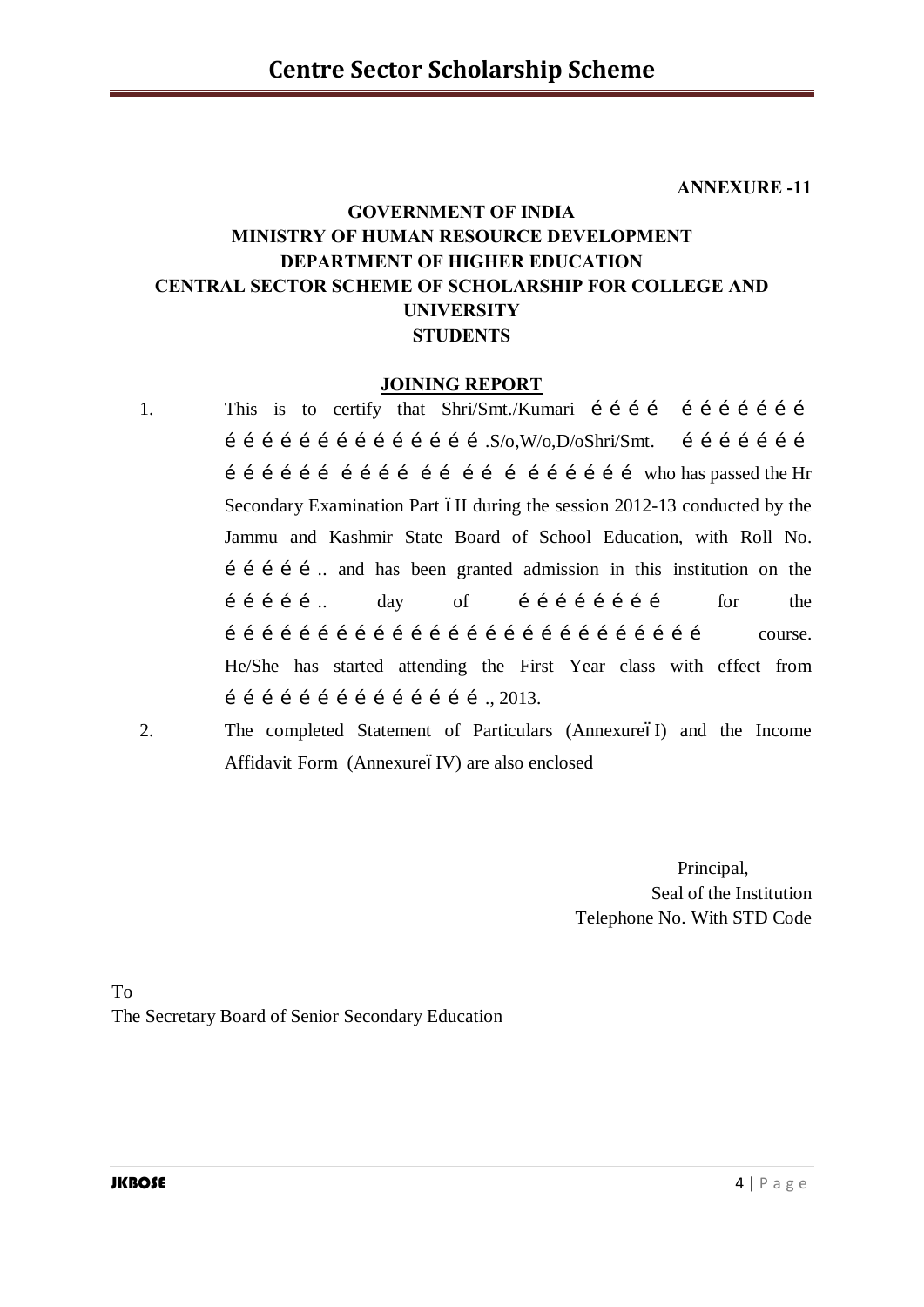**ANNEXURE – III**

# **ENTITLEMENT CARD GOVERNMENT OF INDIA MINISTRY OF HUMAN RESOURCE DEVELOPMENT DEPARTMENT OF HIGHER EDUCATION SCHEME OF SCHOLARSHIP FOR COLLEGE AND UNIVERSITY STUDENTS**

Name of Examination…………………………………………………………… Year and month in which Examination was heldi i i i i i i i i i i i i i i i i i i Serial No. in Merit List……………………………………………………………………. 1. The holder of this card, Shri/Smt./Kumarií í í í í í í í í í í í... í í í í í í S/o. W/o. D/o. Shri……………………………………… has been provisionally selected for an award under the Scheme of Scholarship for College and University Students of the Government of India on the results of the Examination held by this Board/University in the month & year indicated above. He/She obtained  $i$  i ... marks out of a total of  $i$  i and has secured the  $i$  i i i i  $m$  rank in the Merit List.

**Signature Seal of the Secretary Board of Senior Secondary Education / Registrar of University**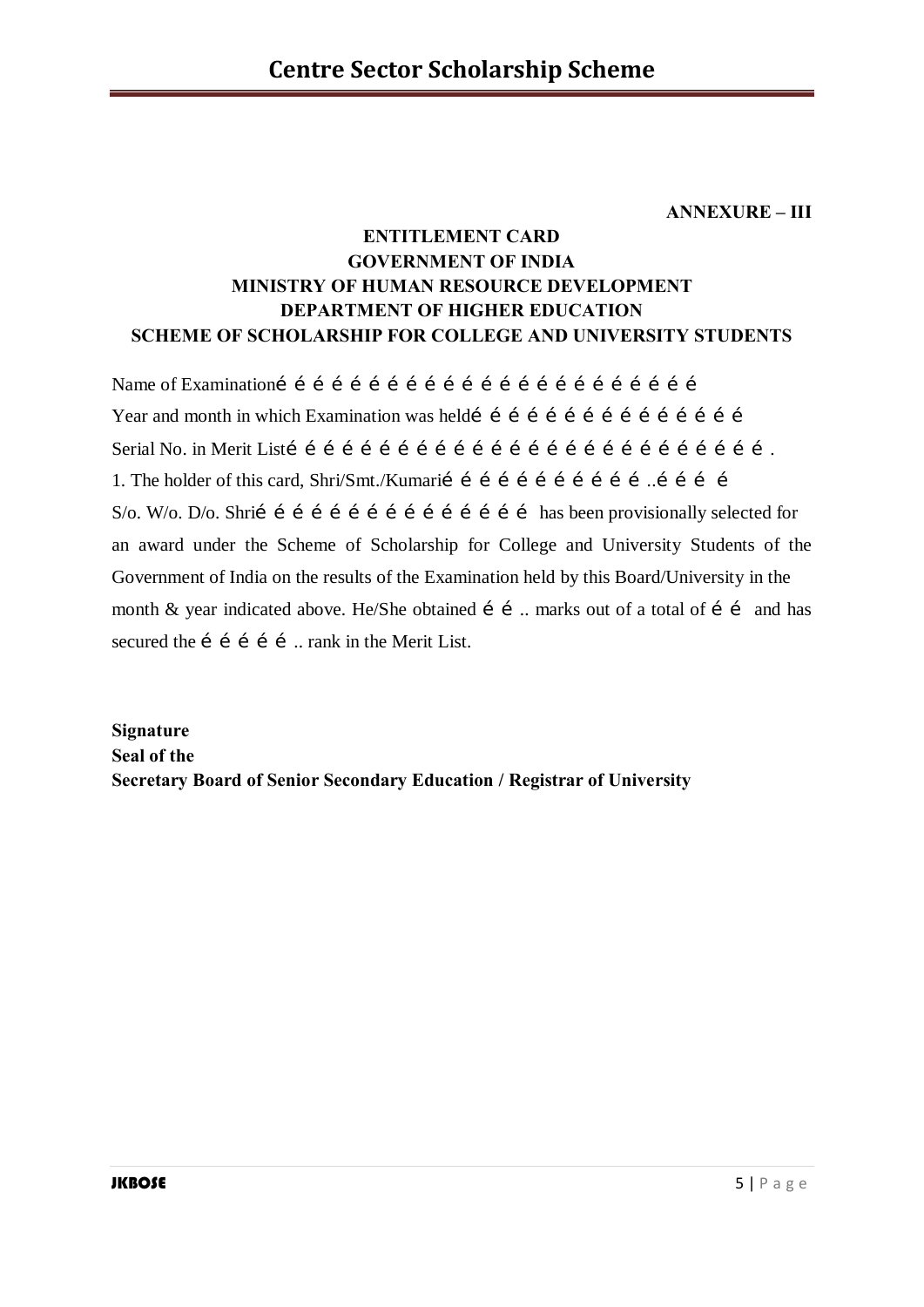**ANNEXURE – IV**

## **INCOME AFFIDAVIT**

Declaration of income of Parent/Guardian for the year (ending on 31st March, - - - -) {Enter relevant year} for purposes of scholarships granted under the  $\tilde{o}$ Central Sector Scheme of Scholarship for College and University Studentsö.

| д, | son/daughter          | ΟÌ | Shri/Smt |                            |
|----|-----------------------|----|----------|----------------------------|
|    | presently residing at |    |          |                            |
|    |                       |    |          | solemnly affirm and say as |

follows:-

1. That my son/daughter/dependent Shri/Kumari

who has been provisionally selected in \_\_\_\_\_\_\_\_\_\_\_\_\_\_\_\_\_\_\_\_\_\_\_\_\_\_\_\_\_\_\_\_\_\_\_\_\_\_\_\_\_\_\_ under the "*Central Sector Scheme of*  **Scholarship For College and University Students** is studying in \_\_\_\_\_\_\_\_\_\_\_\_\_\_\_\_\_\_\_\_\_\_. (here give the name of institution)

- 2. That my annual income in the preceding year ending the 31st March, - - is Rs. \_\_\_\_\_\_\_\_\_\_ as per details furnished in the Scheduled here under written, I also affirm that particulars of property held by me is as shown in the Schedule and that I have correctly indicated the amount on various taxes/cesses and land revenue paid by me. I make myself personally responsible for the accuracy of the facts and figures furnished.
- 3. That the statements made in the foregoing paragraphs are true to my knowledge.
- 4. That I further undertake that in the event of the particulars given in this declaration being found false, I shall refund to the President of India DOUBLE the amount of the scholarship to the said scholar(s) and the Government  $\alpha$  decision on whether the declaration of particulars is false shall be final and binding on me.

**Signature Name in full** 

*To be singed in the presence of Notary Public or a Magistrate/Ist Class Magistrate Executive/ Revenue Officer/ who would also affix his signature and seal. 8*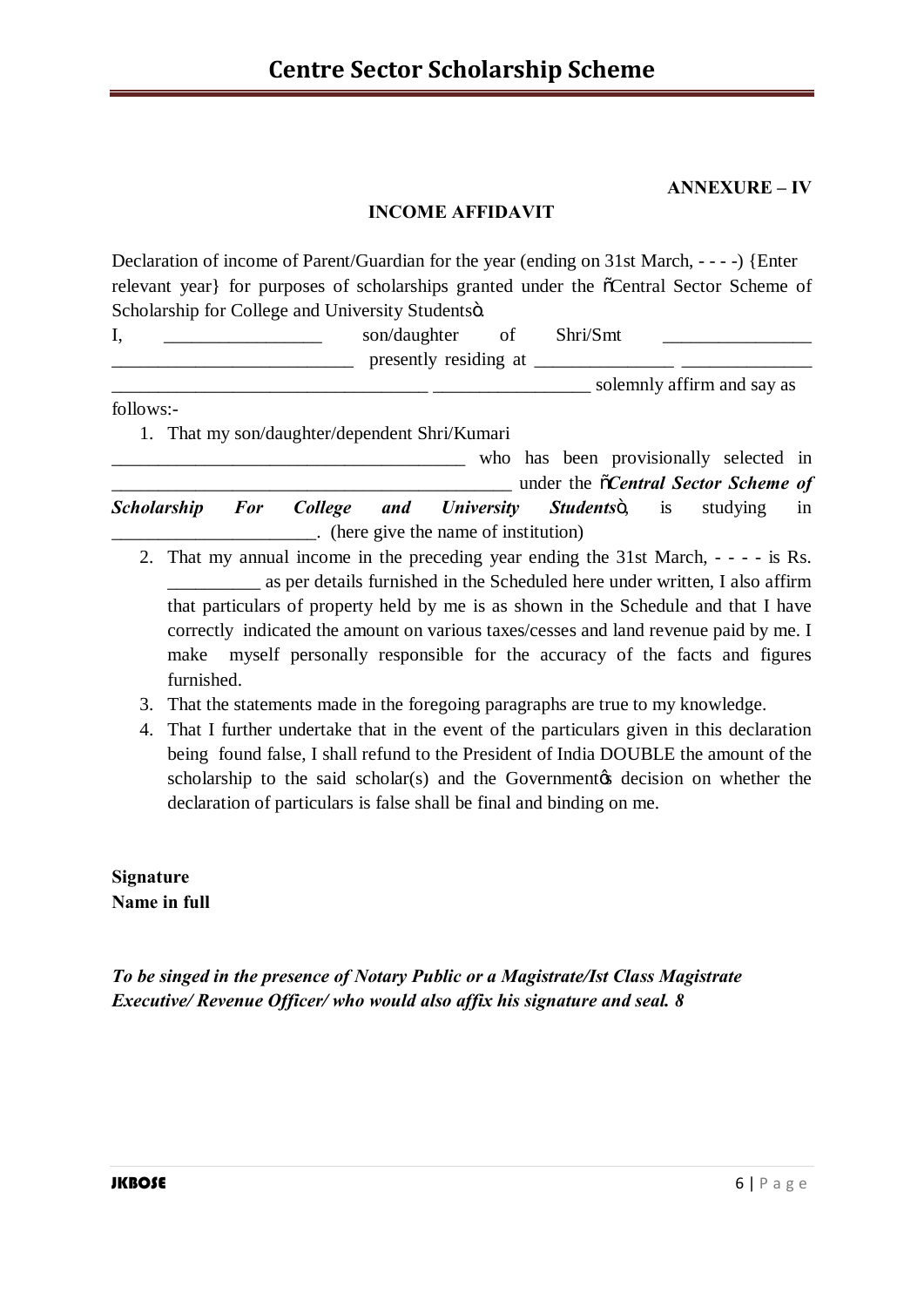# **SCHEDULE**

#### **I.**

| Extent of Land held | (a) Independently as | (b) Jointly as | (c) Independently |
|---------------------|----------------------|----------------|-------------------|
| and                 | owner                | owner          | as tenant         |
| Income              |                      |                |                   |
|                     |                      |                |                   |
| (i) Area            |                      |                |                   |
| (ii) Village        |                      |                |                   |
| (iii) Survey No.    |                      |                |                   |
| (iv) Land Revenue   |                      |                |                   |
| Assessment          |                      |                |                   |
| (v) Annual Income   | Rs                   | Rs             | <b>RS</b>         |

#### **II. Property held and income (Houses, Shops, Buildings, House sites etc.)**

- A. House No. \_\_\_\_\_\_\_\_\_\_\_\_\_\_\_\_\_\_\_\_\_\_\_\_\_\_\_\_\_\_\_\_\_\_\_\_\_\_\_\_\_\_\_\_\_\_\_\_\_\_\_
- B. Street/Road
- C. Village/Town/City
- D. Area of Site
- E. Rent derived if any
- F. House Tax Rs.\_\_\_\_\_\_\_\_\_\_\_\_\_\_\_\_\_\_\_\_\_\_\_\_\_\_\_\_\_\_\_\_\_\_\_\_\_\_\_\_\_\_\_\_\_\_\_\_\_\_
	- (a) Sanitary cess or other
		- Rs.\_\_\_\_\_\_\_\_\_\_\_\_\_\_\_\_\_\_\_\_\_\_\_\_\_\_\_\_\_\_\_\_\_\_\_\_\_\_\_\_\_\_
	- (b) Net Annual Income Rs.

Whether the whole or part of land has been given out to tenants. If  $\div$ yes $\varphi$  particulars.

### **III. Income from Shops :**

- (i) Address of shop  $\overline{\phantom{a}}$
- (ii) Nature of trade \_\_\_\_\_\_\_\_\_\_\_\_\_\_\_\_\_\_\_\_\_\_\_\_\_\_\_\_\_\_\_\_\_\_\_\_\_\_\_\_\_\_\_\_\_\_\_\_\_\_\_
- (iii) Sales Tax, Income Tax paid Rs.
- (iv) Licence No. \_\_\_\_\_\_\_\_\_\_\_\_\_\_\_\_\_\_\_\_\_\_\_\_\_\_\_\_\_\_\_\_\_\_\_\_\_\_\_\_\_\_\_\_\_\_\_\_\_\_\_\_\_
- $(v)$  Annual Income Rs.

#### **IV. Salaries Drawn, by self / spouse** :

- $(i)$  Name of the Employer
	- (i) Office/Unit in which working and designation  $\overline{\phantom{a}}$
	- (iii)Address of Office\_\_\_\_\_\_\_\_\_\_\_\_\_\_\_\_\_\_\_\_\_\_\_\_\_\_\_\_\_\_\_\_\_\_\_\_\_\_\_\_\_\_\_\_
		- (a) (a) Annual Basic Pay for -------------- (Year) without deduction of Income Tax Rs \_\_\_\_\_\_\_\_\_\_\_\_\_\_\_\_\_\_\_\_\_\_\_\_\_\_\_\_\_\_\_ (Certificate from the employer/Income Tax Authority/Revenue Authority may be attached)
		- (b) Special Pay/Bonus. Rs \_\_\_\_\_\_\_\_\_\_\_\_\_\_\_\_\_\_\_\_\_\_\_\_\_
		- (c) Deputation allowance and honoraria including NCC honoraria Rs\_\_\_\_\_\_\_\_\_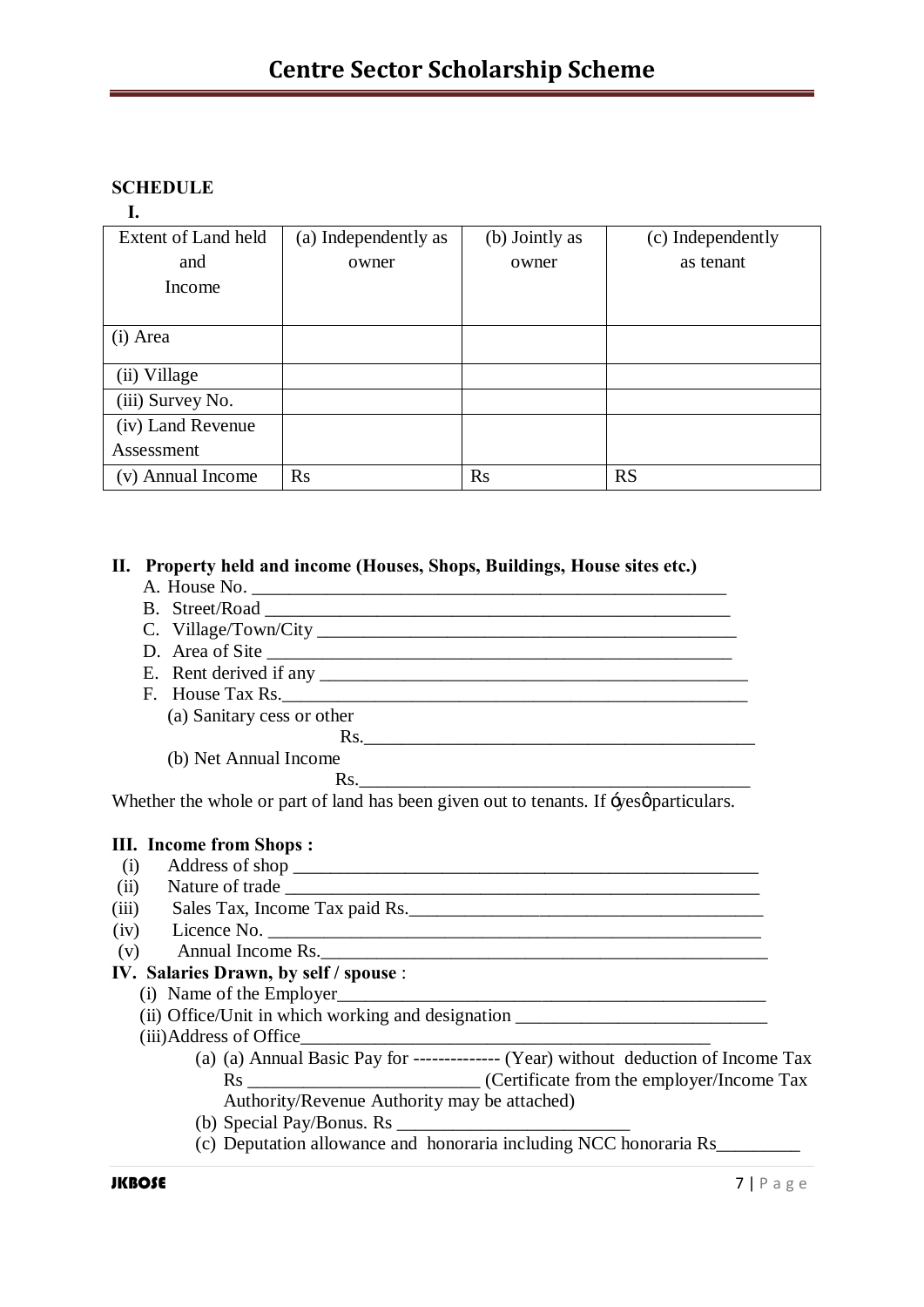- (d) Total of (a), (b) and (c) Rs
- (e) Amount of contribution to Provident Fund Rs \_\_\_\_\_\_\_\_\_\_\_\_\_\_\_\_\_\_\_\_\_\_\_\_
- (f) Payments towards LIC/CTD Rs\_\_\_\_\_\_\_\_\_\_\_\_\_\_\_\_\_\_\_\_\_\_\_\_\_\_\_\_\_\_\_\_\_\_\_
- $(g)$  Total of  $(e)$  and  $(f)$  Rs
- **V. In case of Govt. Servants, Certificate may be given** that you do not belong to -creamy- layerg as per extant govt. instructions.
- **VI. Other benefits like house rent allowance, free house and other perquisites**  Rs<sub>s</sub>

#### **VII. Other source of Income** :

\_\_\_\_\_\_\_\_\_\_\_\_\_\_\_\_\_\_\_\_\_\_\_\_

- I. Income from subsidiary industries part-time occupation Rs.
- II. Amounts drawn as wages Rs.
- III. Any other Income Rs.

**VIII** . Annual income of wife/husband and of the Scholar income from any source Rs.

- (a) Annual Basic Pay for ---------------(Year) without deduction of Income Tax Rs \_\_\_\_\_\_ (Certificate from the employer/Income Tax Authority/Revenue Authority may be attached)
- (b) Special Pay/Bonus. Rs
- (c) Deputation allowance and honoraria including NCC honoraria. Rs
- (d) Total of (a), (b) and (c) Rs
- (e) Amount of contribution to Provident Fund Rs \_\_\_\_\_\_\_\_\_\_\_\_\_\_\_\_\_\_\_\_\_\_\_\_\_
- (f) Payments towards  $LIC/CTD$  Rs
- (g) Total of (e) and (f) Rs  $\overline{\phantom{a}}$

Signature of Parent/ Guardian of the Scholar

#### **N.B.**

- (1) Total income of the family should include income only of father & mother of the Scholar and of no other members though they may be earning,
- (2) If father is dead, mother is income will be shown along with the income, if any, in the Scholar own name from shares, property etc.
- (3) If both father and mother of the scholar are deceased the income, if any, in the scholar  $\alpha$  name only will be shown, and not the income of the guardian who may be supporting the scholar.
- (4) Income for the purpose of Means Test is defined as under:-
- (a) In the case of salaried class, basic pay plus income if any form other sources and would not include allowance like Dearness Allowance, City Compensatory Allowance etc.
- (b) In the case of income from source liable to income tax, income computed (after deduction for rebate able items) for the purpose of assessment of income tax, as per Income Tax Rules for the year.
- (c) In the case of income not liable to income tax, such as income from Agriculture, etc. the net income that is arrived at after deduction expenditure incurred for earning that income.